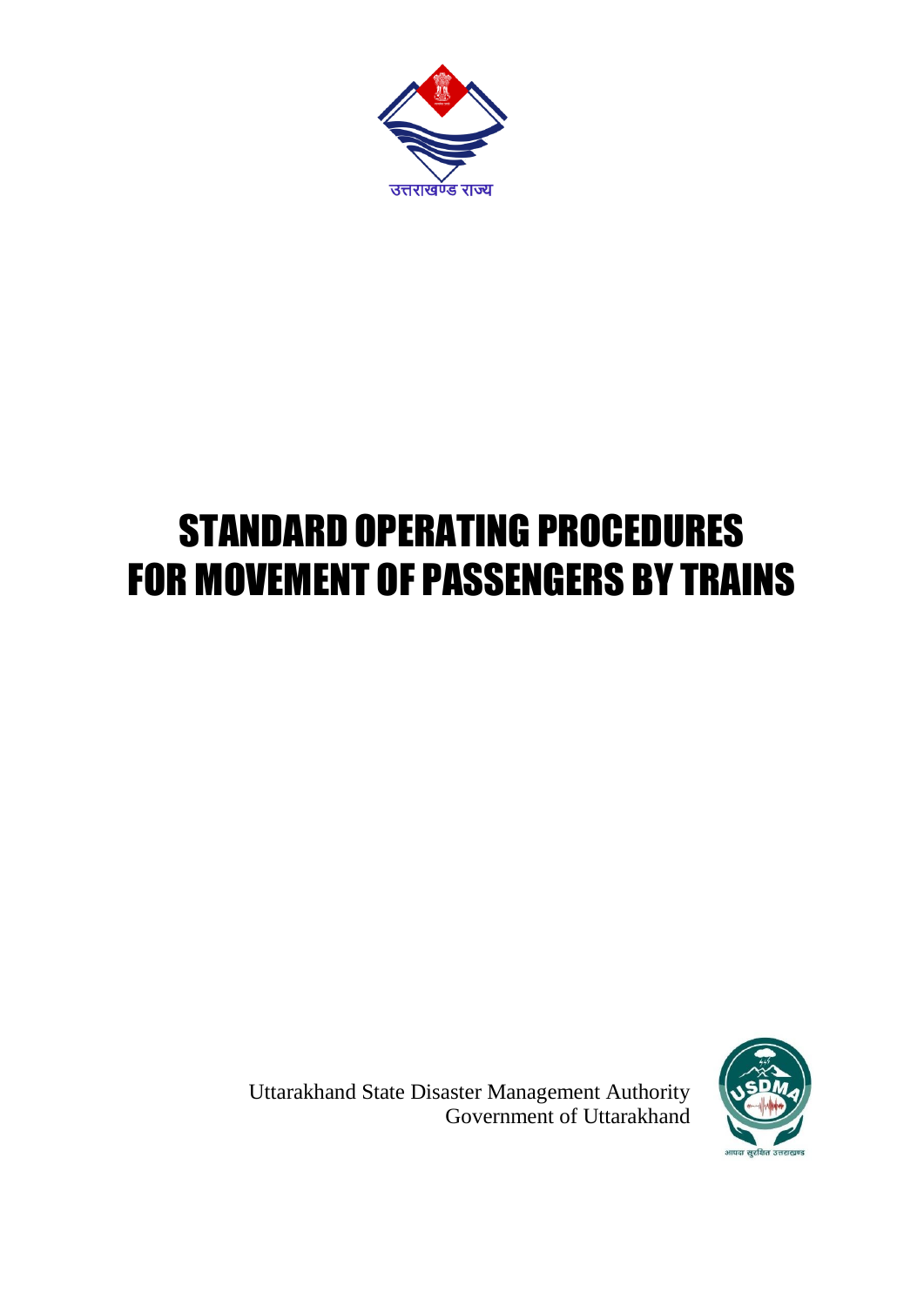- 1. **Commissioner Garhwal and Kumaon and IG/DIG Garhwal and Kumaon** shall be designated as the Nodal Officers for their respective regions for coordination with the Ministry of Railways and other states during inter-state movement of trains.
- 2. **District Magistrates and SSPs** shall be designated as the District Nodal Officers for effective coordination between districts.
	- 2.1.The district administration shall designate **Liaison Officers** at the designated railway stations (including one officer from health department with sufficient support staff).
	- 2.2.Help desks (preferably 3-4, depending upon the number of passengers) shall be set up at the designated railway stations for proper thermal screening of all inbound passengers, while ensuring strict compliance of the norms of safety and social distancing (as per MHA and MoHFW guidelines).
- 3. The designated Liaison Officers shall coordinate with the District Nodal Officers and facilitate movement of all inbound and outbound passengers.
- 4. People who are desirous of travelling by train shall mandatorily get themselves registered on the web portal *[\(https://dsclservices.in/uttarakhand](https://dsclservices.in/uttarakhand-migrant-registration.php)migrant-registration.php*). However no permits shall be required for such movement.
- 5. District Nodal Officers, in coordination with the Liasion Officers, shall ensure that all norms of social distancing and safety are adhered to at the ticket/reservation counters.
	- 5.1. Also, the staff at the counters shall wear masks and ensure regular sanitisation (as per MoHFW guidelines)
- 6. The Liaison Officers, in coordination with Railway Officials and Nodal officers of the connecting and originating railway stations, shall prepare a list of all inbound passengers. It shall comprise of the names with destination address and contact details of passengers proposed to be travelling.
- 7. They shall ensure that all inbound passengers from red zones are institutionally quarantined for 14 days.
- 8. They shall also ensure affixing of Institutional Quarantine stamp with indelible ink with date and specified time period on inbound persons at the help desks.
	- 8.1.The stamp size should be sufficiently large (4cm/6cm) mark of "Proud to Protect Uttarakhand - Institutional Quarantine" so as to be easily spotted. The sample of the stamp is depicted herewith for reference.

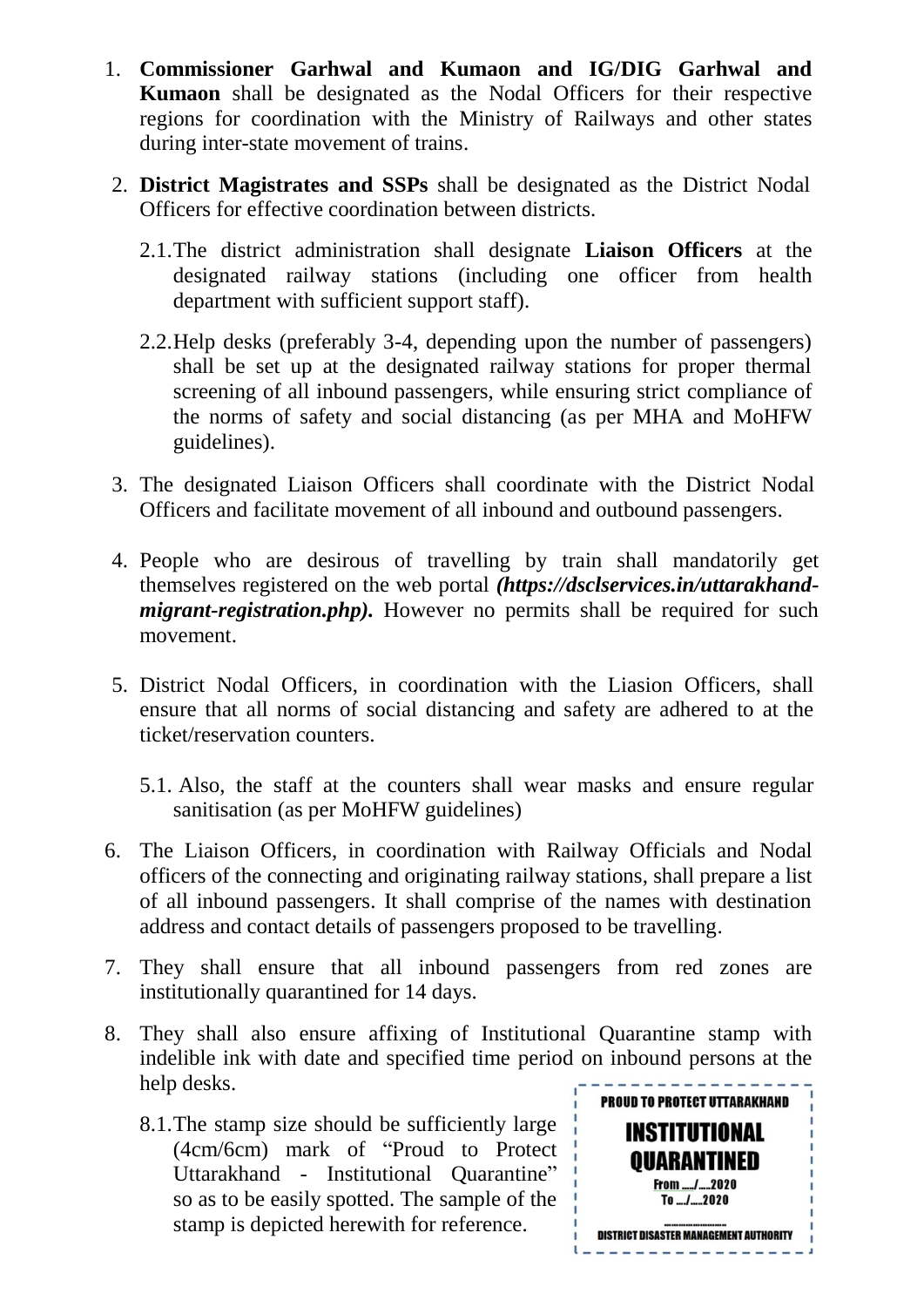- 8.2.The badge should preferably be stamped at the back of the left palm (as per ECI Guidelines).
- 8.3.Prior to stamping, the area of the skin where stamp of indelible ink is to be marked must be sanitized and then dried (as per health protocols).
- 8.4.The mark shall be applied so that it does not come in the way of conduct of elections anywhere in the state.
- 9. The State/ UT government officials of originating stations in coordination with concerned Railway Officials shall ensure thermal screening of all passengers, before they board the train and only asymptomatic passengers shall be allowed to board.
- 10.The Railway Officials, in coordination with the District Nodal Officers, shall ensure thermal screening of all inbound passengers at the destination railway stations, irrespective of their screening at the source.
- 11.The State/ UT government officials of originating/ connecting/ destination railway stations in coordination with Railway officials shall ensure that all passengers download the *Arogya Setu App*.
- 12.The District Nodal Officers shall ensure that adequate vehicles are earmarked/ available for transportation of such inbound persons to the identified quarantine centres.
- 13.The District Nodal Officers shall ensure that ambulances and medical teams (fully equipped with PPE kits and other necessary equipment) for immediate medical response are deployed at the railway stations.
	- 13.1. They shall also ensure that one hospital nearest to the railway station is identified for hospitalisation/ treatment of symptomatic persons, if any.
- 14.The Liaison Officers shall ensure regular announcements through the public address system, regarding train schedules, facilities available at Help Desks and Dos and Don'ts related to Covid-19, in and around the railway stations.
- 15.The liasion officers shall ensure display of Dos and don'ts at prominent places in the railway station premises.
- 16.The District Nodal Officers shall ensure that the drivers of public transport and/or other vehicles earmarked for transportation of persons to quarantine centres are well trained regarding precautions to be taken for preventing the spread of Covid-19 infection.